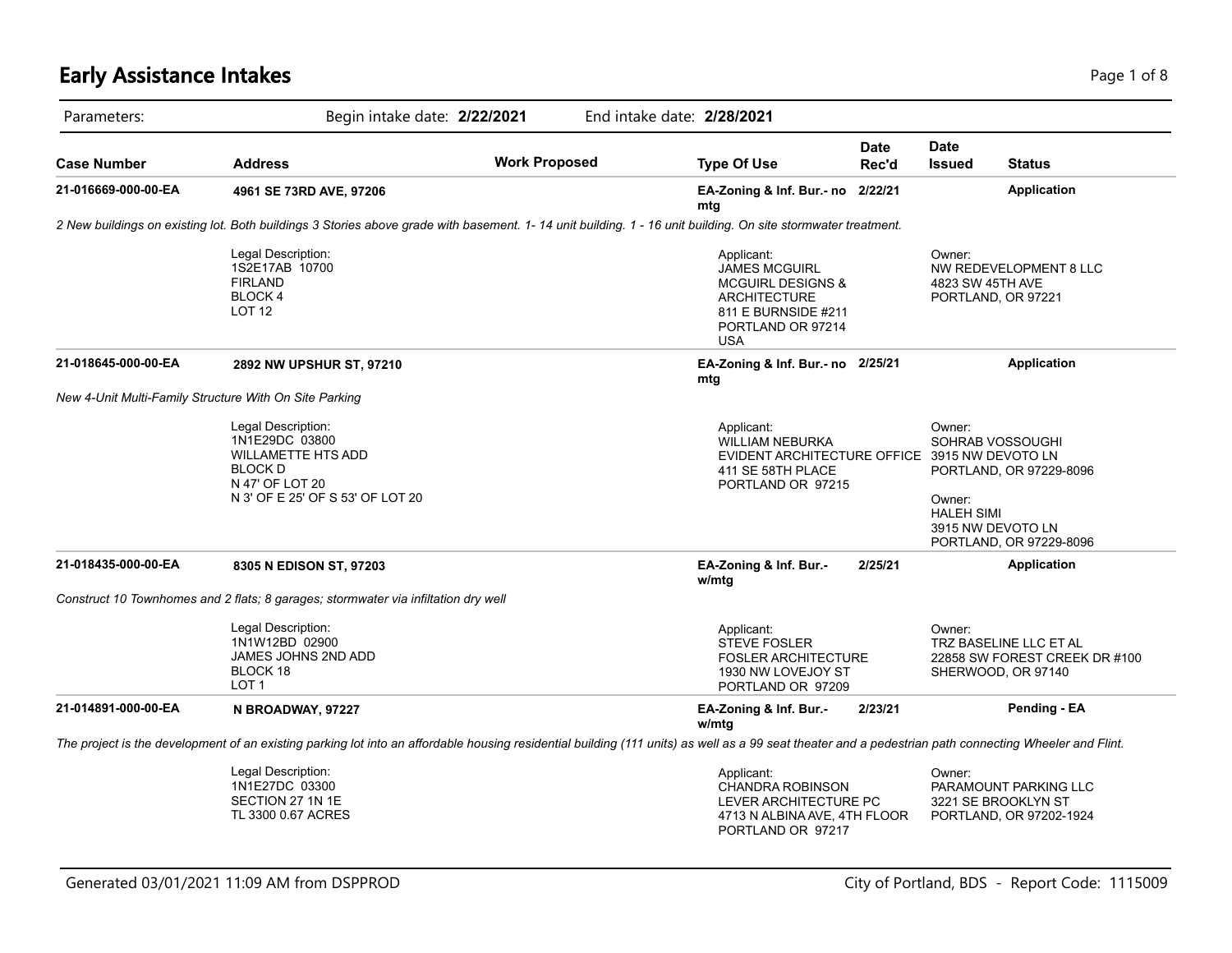# **Early Assistance Intakes** Page 2 of 8

| Case Number                     | <b>Address</b>                                                                                                                                                                              | <b>Work Proposed</b> | <b>Type Of Use</b>                                                                                                  | <b>Date</b><br>Rec'd | Date<br><b>Issued</b>                                          | <b>Status</b>                                                                        |
|---------------------------------|---------------------------------------------------------------------------------------------------------------------------------------------------------------------------------------------|----------------------|---------------------------------------------------------------------------------------------------------------------|----------------------|----------------------------------------------------------------|--------------------------------------------------------------------------------------|
| 21-018948-000-00-EA             | 2920 NE SANDY BLVD, 97232                                                                                                                                                                   |                      | EA-Zoning & Inf. Bur.-<br>w/mtg                                                                                     | 2/26/21              |                                                                | <b>Application</b>                                                                   |
|                                 | Refresh existing Wendy's drive-thru restaurant into a Dave's Hot Chicken with new tenant trade dress. Add double order station entry at drive-thru entrance and interior remodel.           |                      |                                                                                                                     |                      |                                                                |                                                                                      |
|                                 | Legal Description:<br>1N1E36BD 13600<br><b>BLUMAUERS ADD</b><br><b>BLOCK 10 TL 13600</b>                                                                                                    |                      | Applicant:<br><b>JOSH VEENTJER</b><br>NNNET ADVISORS, INC.<br>101 SW MADISON ST., #8913<br>PORTLAND, OR 97204       |                      | Owner:                                                         | <b>WENDY'S PROPERTIES LLC</b><br>1 DAVE THOMAS BLVD<br>DUBLIN, OH 43017-5452         |
| 21-016608-000-00-EA             | 15840 SE TAYLOR ST, 97233                                                                                                                                                                   |                      | EA-Zoning & Inf. Bur.-<br>w/mtg                                                                                     | 2/22/21              |                                                                | <b>Application</b>                                                                   |
|                                 | Project consists of renovations to Oliver Elementary School. Includes interior remodel to include 3 new science rooms, new finishes and new lighting. Exterior to replace windows and roof. |                      |                                                                                                                     |                      |                                                                |                                                                                      |
|                                 | Legal Description:<br>1S2E01 00100<br><b>NEWHURST PK</b><br>LOT 1&2 TL 100                                                                                                                  |                      | Applicant:<br><b>AMY VOHS</b><br><b>DLR GROUP</b><br>110 SW YAMILL ST, SUITE 105<br>PORTLAND OR 97204<br><b>USA</b> |                      | Owner:<br>SCHOOL DIST NO 28                                    | 18135 SE BROOKLYN ST<br>PORTLAND, OR 97236-1049                                      |
| 21-016782-000-00-EA             | 4600 NE 138TH AVE, 97230                                                                                                                                                                    |                      | EA-Zoning & Inf. Bur.-<br>w/mtg                                                                                     | 2/23/21              |                                                                | Pending - EA                                                                         |
|                                 | Demo of existing bldg and new construction of two, single story, industrial use buildings with associated parking, loading, utilities and landscape.                                        |                      |                                                                                                                     |                      |                                                                |                                                                                      |
|                                 | Legal Description:<br>1N2E23A 00500<br>SECTION 23 1N 2E<br>TL 500 24.17 ACRES<br>LAND & IMPS SEE R318517 (R942230561) FOR MACH & EQUIP SPLIT<br>LEVY R318532 (R942230820)                   |                      | Applicant:<br><b>RYAN PICKREL</b><br><b>FASTER PERMITS</b><br>2000 SW 1ST AVE #420<br>PORTLAND OR 97201             |                      | Owner:<br>4600 NE 138TH AVE                                    | SUPREME STEEL INC<br>PORTLAND, OR 97230                                              |
| 21-019044-000-00-EA             | SW BARBUR BLVD, 97239                                                                                                                                                                       |                      | EA-Zoning & Inf. Bur.-<br>w/mtg                                                                                     | 2/26/21              |                                                                | <b>Application</b>                                                                   |
| Conservation Overlay Zone area. | Proposed 12-Unit Apartment Complex with Associated Parking Lot Improvements in the RM1 and RM1c Zones. Approximately 28,228 sq. ft. of site area is located within the Environmental        |                      |                                                                                                                     |                      |                                                                |                                                                                      |
|                                 | Legal Description:<br>1S1E15BB 04300<br>PORTLAND HMSTD<br>EXC PT IN ST-INC PT VAC ST LOT 3 BLOCK 10<br>SLY OF BARBUR BLVD LOT 4 BLOCK 10                                                    |                      | Applicant:<br><b>WENDY TEMKO</b><br>4619 SW CONDOR AVE<br>PORTLAND, OR 97239                                        |                      | Owner:<br><b>NORMAN MALBIN</b><br>Owner:<br><b>WENDY TEMKO</b> | 4619 SW CONDOR AVE<br>PORTLAND, OR 97239<br>4619 SW CONDOR AVE<br>PORTLAND, OR 97239 |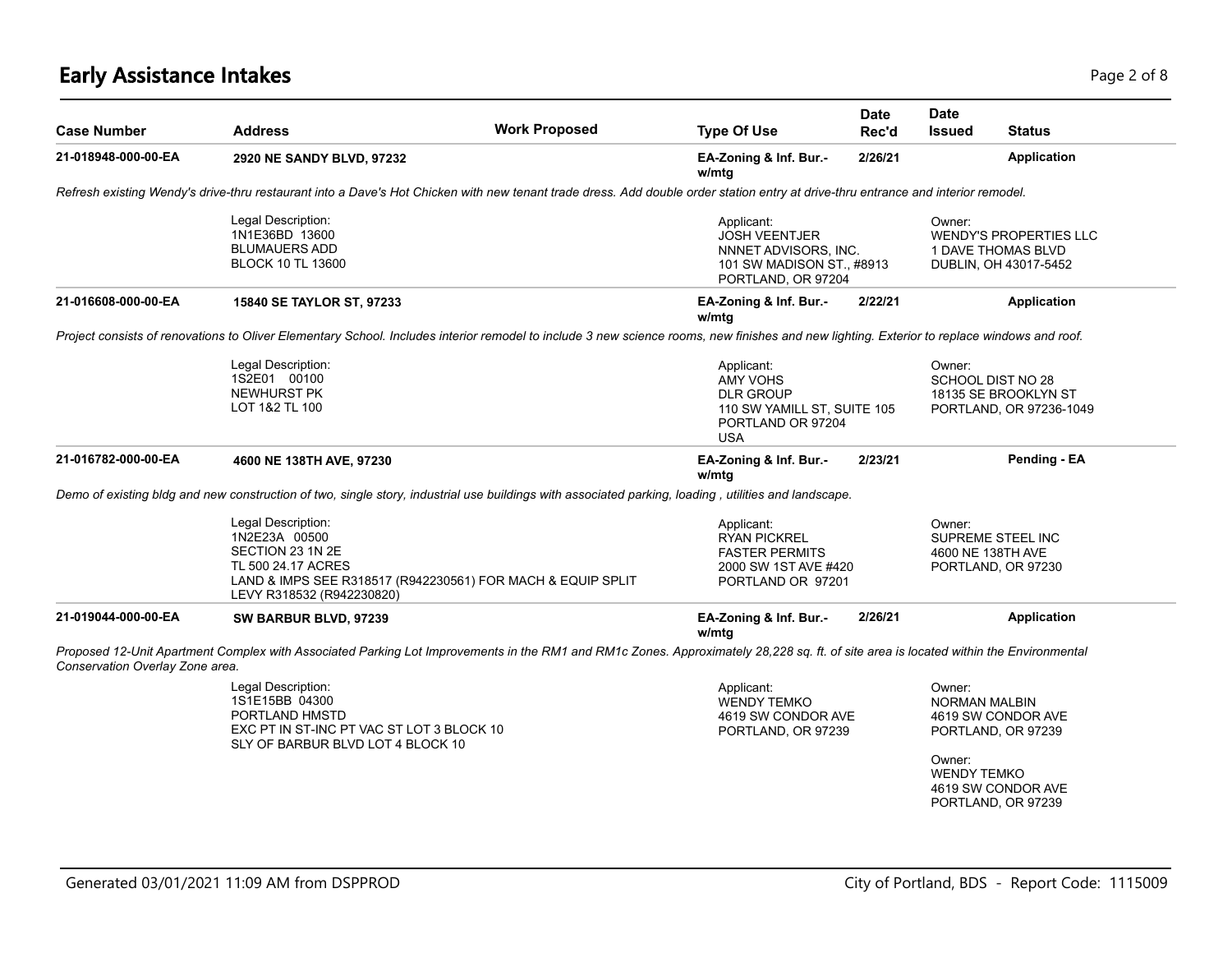# **Early Assistance Intakes** Page 1 of 8 and 2 and 2 and 2 and 2 and 2 and 2 and 2 and 2 and 2 and 2 and 2 and 2 and 2 and 2 and 2 and 2 and 2 and 2 and 2 and 2 and 2 and 2 and 2 and 2 and 2 and 2 and 2 and 2 and 2 and 2 and

| <b>Case Number</b>           | <b>Address</b>                                                                                                                                                                                                                                                                                                                                                                                                                                                                                                                                                                                                         | <b>Work Proposed</b> | <b>Type Of Use</b>                                                                                                      | <b>Date</b><br>Rec'd | <b>Date</b><br><b>Issued</b> | <b>Status</b>                                                              |
|------------------------------|------------------------------------------------------------------------------------------------------------------------------------------------------------------------------------------------------------------------------------------------------------------------------------------------------------------------------------------------------------------------------------------------------------------------------------------------------------------------------------------------------------------------------------------------------------------------------------------------------------------------|----------------------|-------------------------------------------------------------------------------------------------------------------------|----------------------|------------------------------|----------------------------------------------------------------------------|
| 21-017966-000-00-EA          | 5555 N CHANNEL AVE, 97217                                                                                                                                                                                                                                                                                                                                                                                                                                                                                                                                                                                              |                      | EA-Zoning & Inf. Bur.-<br>w/mtg                                                                                         | 2/25/21              |                              | Pending - EA                                                               |
| through an existing outfall. | This project is proposed in accordance with the Consent Order and the 1200-Z Industrial Stormwater Discharge Permit for the site. The project goal is to improve the quality of water that is discharged<br>from the site by maintaining and retrofitting the existing stormwater system consistent with permit requirements. To do this, Vigor would reconfigure existing stormwater conveyance from 16 existing<br>drainage areas and outfalls. The flow would be consolidated and directed to existing stormwater detention tanks for treatment prior to discharge. The treated stormwater would then be discharged |                      |                                                                                                                         |                      |                              |                                                                            |
|                              | Legal Description:<br>1N1E17 00301<br>PARTITION PLAT 2004-8<br>LOT 1 TL 301<br>LAND & IMPS SEE R543779 (R649840291) FOR OTHER IMPS &<br>R593920 (R649840292) & R646345 (R649840293) & R652118<br>(R649840298) FOR MACH & EQUIP                                                                                                                                                                                                                                                                                                                                                                                         |                      | Applicant:<br><b>COREY WILSON</b><br>FLOYD   SNIDER<br>601 UNION ST., STE 600<br>SEATTLE, WA 98101                      |                      | Owner:<br>PO BOX 4367        | SHIPYARD COMMERCE CENTER LLC<br>PORTLAND, OR 97208-4367                    |
| 21-017812-000-00-EA          | 1250 N ANCHOR WAY, 97217                                                                                                                                                                                                                                                                                                                                                                                                                                                                                                                                                                                               |                      | EA-Zoning Only - w/mtg                                                                                                  | 2/24/21              |                              | <b>Application</b>                                                         |
|                              | When the North Harbour subdivision was completed in the 1990's a Maintenance Agreement was recorded that we would like to have removed now. Requires City approval.                                                                                                                                                                                                                                                                                                                                                                                                                                                    |                      |                                                                                                                         |                      |                              |                                                                            |
|                              | Legal Description:<br>1N1E03BB 01801<br><b>NORTH HARBOUR</b><br>LOT 7 TL 1801                                                                                                                                                                                                                                                                                                                                                                                                                                                                                                                                          |                      | Applicant:<br><b>KERRY STEINMETZ</b><br><b>FIDELITY NATIONAL TITLE</b><br>900 SW 5TH AVE MEZZANINE<br>PORTLAND OR 97204 |                      | Owner:<br>PO BOX A-3956      | BRE ROSE PROPERTY OWNER LLC<br>CHICAGO, IL 60690-3956                      |
| 21-017449-000-00-EA          | 9570 SW BARBUR BLVD, 97219                                                                                                                                                                                                                                                                                                                                                                                                                                                                                                                                                                                             |                      | EA-Zoning Only - w/mtg                                                                                                  | 2/23/21              |                              | Pending - EA                                                               |
|                              | Verizon proposes to modify their existing rooftop wireless facility with the relocation of the Alpha and Beta sectors, including the removal of (9) existing antennas and the installation of (6) new<br>RRUs/Antenna combos, (6) new antennas, (6) new RRUs, (4) new OVP12 surge suppressors, and associated cables on the rooftop.                                                                                                                                                                                                                                                                                   |                      |                                                                                                                         |                      |                              |                                                                            |
|                              | Legal Description:<br>1S1E29BD 07600<br>SECTION 29 1S 1E<br>TL 7600 1.57 ACRES                                                                                                                                                                                                                                                                                                                                                                                                                                                                                                                                         |                      | Applicant:<br><b>CAMILLE COPE</b><br><b>VERIZON WIRELESS</b><br>5430 NE 122ND AVE<br>PORTLAND OR 97230<br><b>USA</b>    |                      | Owner:                       | AZ KASHI MANAGEMENT LLC<br>10101 SW BARBUR BLVD #200<br>PORTLAND, OR 97219 |
| 21-017389-000-00-EA          | 7020 N OSWEGO AVE, 97203                                                                                                                                                                                                                                                                                                                                                                                                                                                                                                                                                                                               |                      | EA-Zoning Only - w/mtg                                                                                                  | 2/24/21              |                              | Pending - EA                                                               |
|                              | Verizon Wireless proposes to modify their existing water tank mounted wireless facility with the removal of (9) existing RRUs and the installation of (3) new RRUs/Antenna combos, (3) new 5G<br>RRR/Antenna combos. (6) new RRUs, and associated cables on the water tank.                                                                                                                                                                                                                                                                                                                                            |                      |                                                                                                                         |                      |                              |                                                                            |
|                              | Legal Description:<br>1N1W12AC 05400<br>ADAMS ADD<br>BLOCK <sub>2</sub><br>LOT 1&2&7&8                                                                                                                                                                                                                                                                                                                                                                                                                                                                                                                                 |                      | Applicant:<br>CAMILLE COPE<br><b>VERIZON WIRELESS</b><br>5430 NE 122ND AVE<br>PORTLAND OR 97230<br><b>USA</b>           |                      | Owner:                       | PORTLAND CITY OF<br>1120 SW 5TH AVE #600<br>PORTLAND, OR 97204-1974        |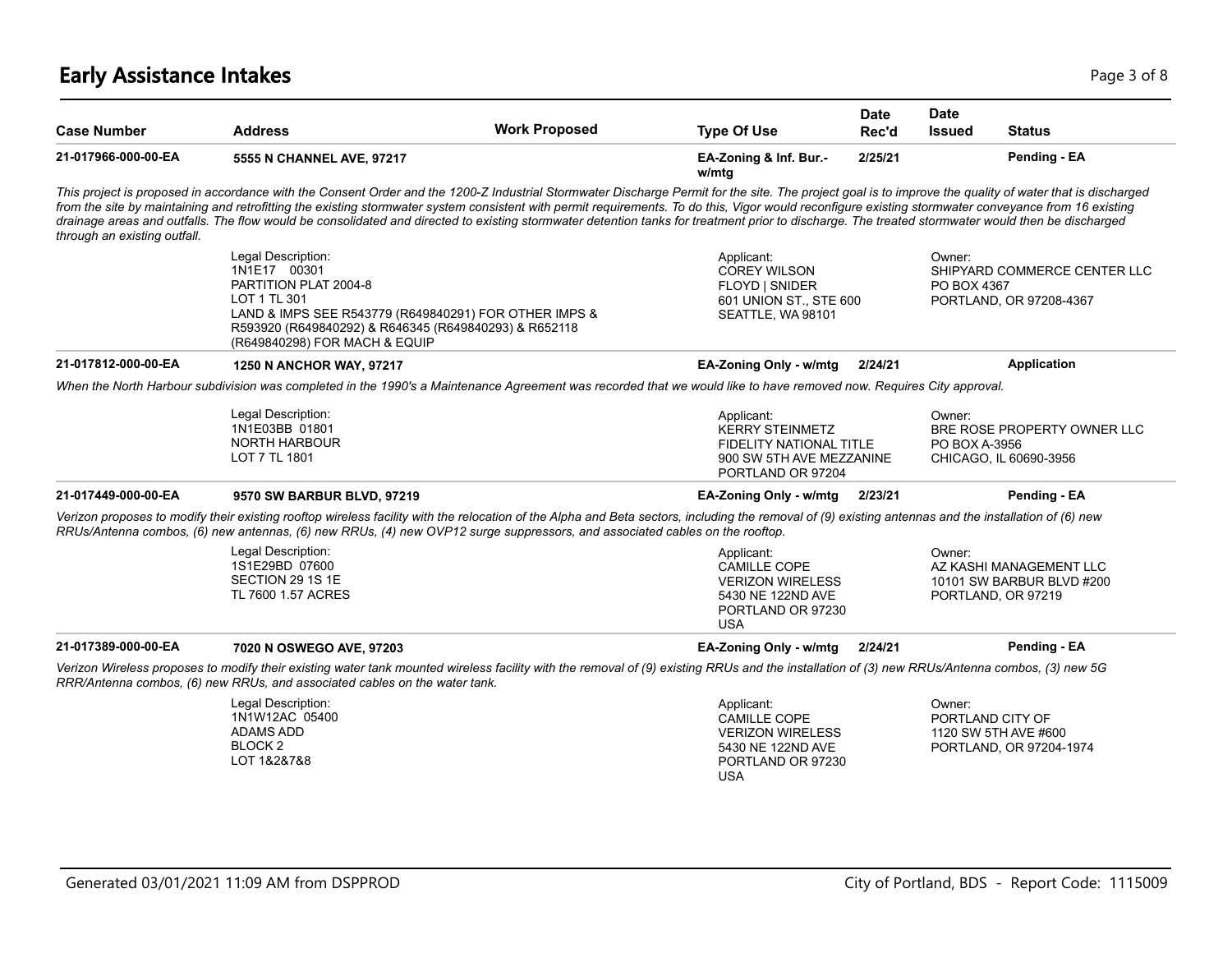## **Early Assistance Intakes** Page 4 of 8

BLOCK 28 LOT 20

| <b>Case Number</b>                    | <b>Address</b>                                                                                                                                                                                     | <b>Work Proposed</b> | <b>Type Of Use</b>                                            | Date<br>Rec'd | <b>Date</b><br><b>Issued</b>                       | <b>Status</b> |  |
|---------------------------------------|----------------------------------------------------------------------------------------------------------------------------------------------------------------------------------------------------|----------------------|---------------------------------------------------------------|---------------|----------------------------------------------------|---------------|--|
| 21-016735-000-00-EA                   | 2244 SE LADD AVE, 97214                                                                                                                                                                            |                      | <b>PC</b> - PreApplication<br>Conference                      | 2/23/21       |                                                    | Pending - EA  |  |
| extensions for stormwater management. | Remove existing garage off the alley, which is historic contributing structure to the Ladd's Addition Historic District, and replace with a habitable ADU with bar sink and bathroom and downspout |                      |                                                               |               |                                                    |               |  |
|                                       | Legal Description:<br>1S1E02DC 03100<br>LADDS ADD                                                                                                                                                  |                      | Applicant:<br><b>MARY VALEANT</b><br>VALEANT ARCHITECTURE LLC |               | Owner:<br><b>RICHARD GREIN</b><br>2244 SE LADD AVE |               |  |

2318 SW MARKET ST POPRTLAND, OR 97201 PORTLAND, OR 97214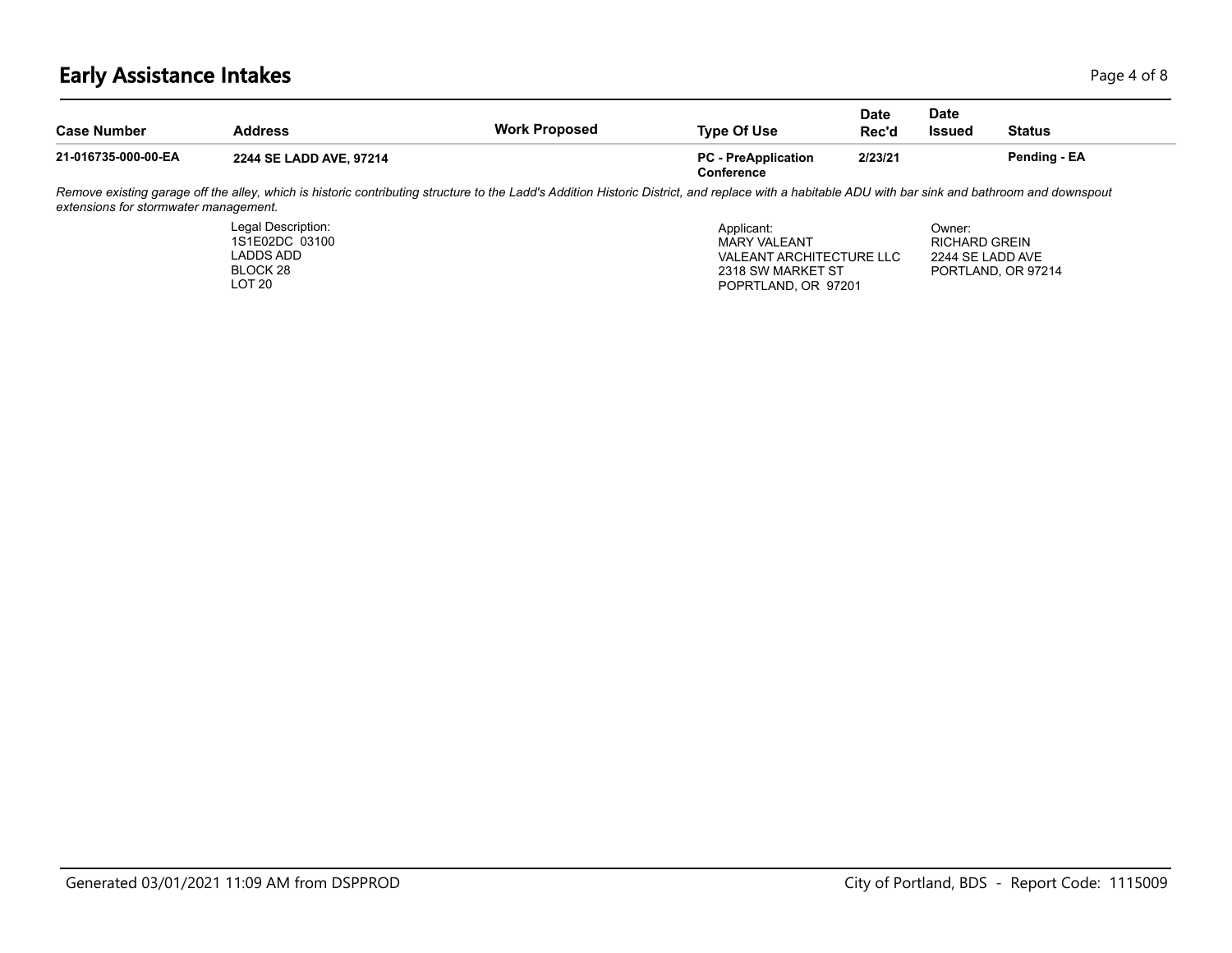### **Early Assistance Intakes** Page 5 of 8

| <b>Case Number</b>  | Address                                   | <b>Work Proposed</b> | <b>Type Of Use</b>                       | <b>Date</b><br>Rec'd | Date<br>Issued | <b>Status</b> |
|---------------------|-------------------------------------------|----------------------|------------------------------------------|----------------------|----------------|---------------|
| 21-016614-000-00-EA | 3333 SW US VETERANS HOSPITAL RD.<br>97239 |                      | <b>PC</b> - PreApplication<br>Conference | 2/23/21              |                | Pending - EA  |

(Refer to Zoning Map dated 2/24/21 for accurate portrayal of lots involved.) PROPOSAL The proposal is develop housing on Marquam Hill to eliminate commuting for residents and support personnel *of the Hospitals and Level 1 Trauma Center. Housing and services are provided for the employment providers adjacent to the site. Household Living will be classified as Residential Group R1 and R2*  for temporary and permanent residences by the Oregon State Structural Specialty Code. Household Living is mixed within structures in a combination of SRO and apartment configurations. Business, *Retail Sales and Service and Assembly Occupancies are developed to provide support services for residents, guests and neighbors. Parking is provided and shared throughout the site. Also proposing Comprehensive Plan Map/Zoning Map Amendment for southerly lots from RM3 to CM2. Summarized (by Barry Smith): Change CM2 and RM3d map designations to EXd, concurrently with Planned development, concurrently with Design Review. 904 SW Gibbs can be considered a part of the site so long as we can continue the current path to start construction 3Q 2021.*

| Legal Description:<br>1S1E09AC 07900<br>PORTLAND CITY HMSTD<br>BLOCK 71<br>LOT 1 EXC PT IN ST | Applicant:<br><b>BARRY SMITH</b><br>715 SW Morrison Street, Suite 909<br>PORTLAND OR 97205 | Owner:<br>PARADISE 39 GRAPE LLC<br>6010 NE FLANDERS ST UNIT B-1<br>PORTLAND, OR 97213-3870<br>Owner:        |
|-----------------------------------------------------------------------------------------------|--------------------------------------------------------------------------------------------|-------------------------------------------------------------------------------------------------------------|
|                                                                                               |                                                                                            | 3333 SW 10TH AVE LLC<br>3324 SW 10TH AVE<br>PORTLAND, OR 97239                                              |
|                                                                                               |                                                                                            | Owner:<br>3405 SW 10TH AVE LLC<br>3324 SW 10TH AVE<br>PORTLAND, OR 97239                                    |
|                                                                                               |                                                                                            | Owner:<br>BETA NU CHAPTER OF PHI BETA PI<br>1 SW COLUMBIA ST STE 400<br>PORTLAND, OR 97258                  |
|                                                                                               |                                                                                            | Owner:<br>YOSHIDA REAL ESTATE HOLDINGS XVIII<br><b>LLC</b><br>8440 NE ALDERWOOD RD #A<br>PORTLAND, OR 97220 |
|                                                                                               |                                                                                            | Owner:<br>CCG-SHERMAN OAKS LLC ET AL<br>2424 SE 11TH AVE<br>PORTLAND, OR 97214                              |
|                                                                                               |                                                                                            | Owner:<br><b>CARON FAMILY LLC</b><br>4405 SW DONNER WAY<br>PORTLAND, OR 97239                               |
|                                                                                               |                                                                                            |                                                                                                             |

### **Total # of Early Assistance intakes: 14**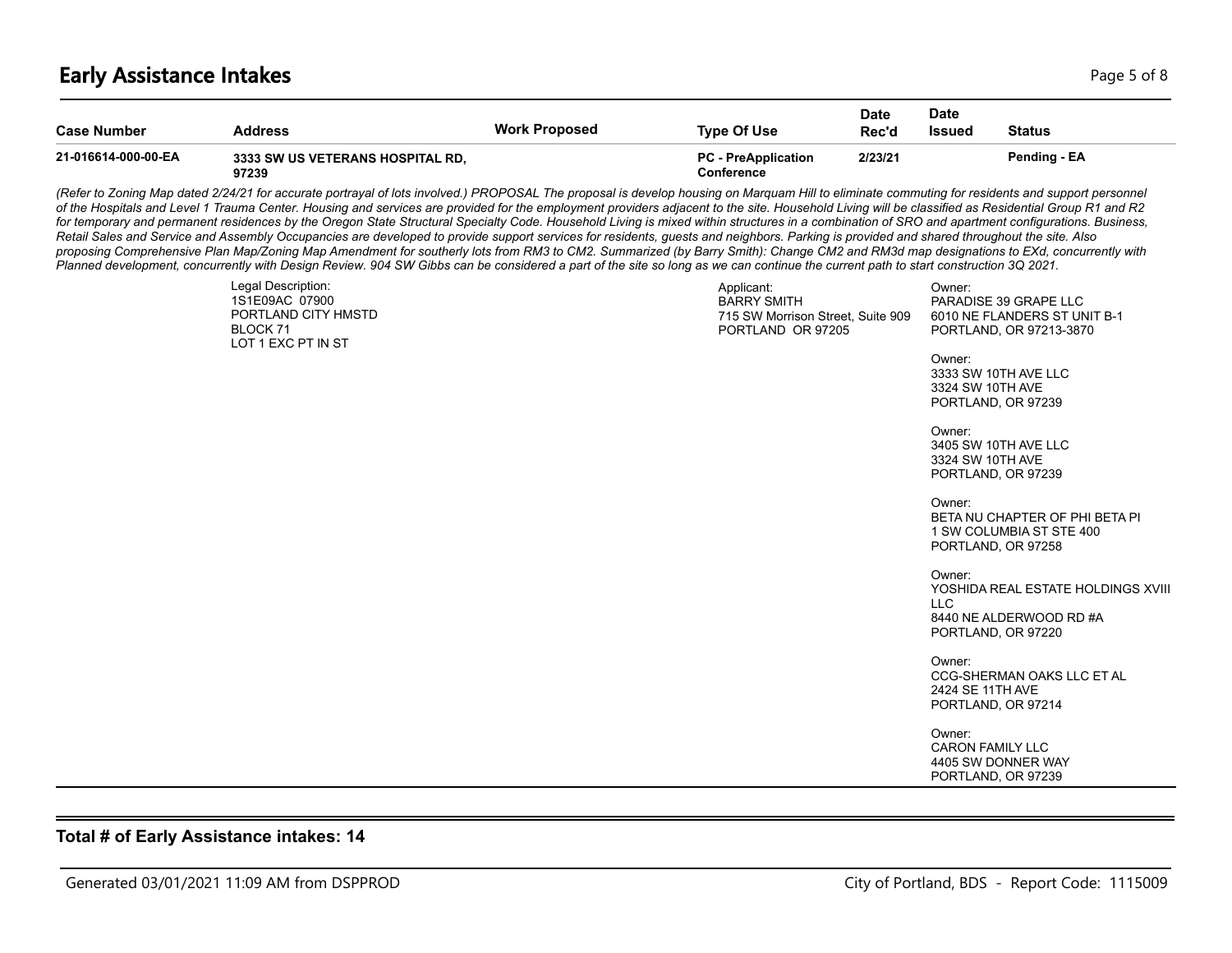### **Land Use Review Intakes** Page 6 of 8

| <b>Case Number</b>                              | <b>Address</b>                                                                                                                                                                                                                                                                                                                                                                                                                                                                                                                                                                                                                                                                                                                                      | <b>Work Proposed</b>        | <b>Type Of Use</b>                                                                                                      | <b>Date</b><br>Rec'd | <b>Date</b><br><b>Issued</b>    | <b>Status</b>                                                |
|-------------------------------------------------|-----------------------------------------------------------------------------------------------------------------------------------------------------------------------------------------------------------------------------------------------------------------------------------------------------------------------------------------------------------------------------------------------------------------------------------------------------------------------------------------------------------------------------------------------------------------------------------------------------------------------------------------------------------------------------------------------------------------------------------------------------|-----------------------------|-------------------------------------------------------------------------------------------------------------------------|----------------------|---------------------------------|--------------------------------------------------------------|
| 21-018870-000-00-LU                             | <b>1450 NE 122ND AVE</b>                                                                                                                                                                                                                                                                                                                                                                                                                                                                                                                                                                                                                                                                                                                            | <b>AD - Adjustment</b>      | Type 2 procedure                                                                                                        | 2/26/21              |                                 | Pending                                                      |
|                                                 | We are proposing two signs at the new Jersey Mikes restaurant that would exceed the allowance based on the City of Portland sign code. These two signs would be in addition to the East facing sign<br>that meets the sign allowance. That permit is on hold at the moment pending this request for more signage to increase visibility from all entrances to the shopping center/ strip mall.                                                                                                                                                                                                                                                                                                                                                      |                             |                                                                                                                         |                      |                                 |                                                              |
|                                                 | Legal Description:<br>1N2E35BB 00701                                                                                                                                                                                                                                                                                                                                                                                                                                                                                                                                                                                                                                                                                                                |                             | Applicant:<br><b>RUSSEL MASON</b><br>MEYER SIGN CO. of OREGON, INC COLUMBIA WILLAMETTE INC<br>PORTLAND OR<br><b>USA</b> |                      | Owner:<br>1943 SE 6TH AVE       | <b>GOODWILL INDUSTRIES OF THE</b><br>PORTLAND, OR 97214-4508 |
| 21-018111-000-00-LU                             | 6253 SW HAMILTON WAY, 97221                                                                                                                                                                                                                                                                                                                                                                                                                                                                                                                                                                                                                                                                                                                         | <b>AD - Adjustment</b>      | Type 2 procedure                                                                                                        | 2/24/21              |                                 | Pending                                                      |
|                                                 | The proposal requests a Type II Adjustment for the following: Increase the allowable Lot Coverage from the allowable 3,548.85 SF to 4,175. The Lot Coverage maximum easily supports the<br>applicant <sub>i</sub> s intention to build a ~3,025 square foot 4 bed/3.5 bath, with office, kitchen, den, dining room, living room home and an attached a 600 square foot two-car garage if we build a two-story<br>home. But the applicant believes that we can build a considerably more livable home that invites more natural light, improves livability an access to the outdoors, minimizing the overall mass from<br>every vantage point and provides optimal privacy and sense of space to neighbors by designing a single-story home instead. |                             |                                                                                                                         |                      |                                 |                                                              |
|                                                 | Legal Description:<br>1S1E18BB 03100<br><b>RALEIGH HILLS</b><br><b>BLOCK1</b><br>LOT 13&14 TL 3100                                                                                                                                                                                                                                                                                                                                                                                                                                                                                                                                                                                                                                                  |                             | Applicant:<br><b>RICH HANNAH</b><br><b>HAMILTON WAY LLC</b><br>10560 NW LEE ST<br>PORTLAND OR 97229                     |                      | Owner:<br><b>GERALD HOLGUIN</b> | 6253 SW HAMILTON WAY<br>PORTLAND, OR 97221                   |
|                                                 |                                                                                                                                                                                                                                                                                                                                                                                                                                                                                                                                                                                                                                                                                                                                                     |                             |                                                                                                                         |                      | Owner:<br><b>CAROL HOLGUIN</b>  | 6253 SW HAMILTON WAY<br>PORTLAND, OR 97221                   |
| Total # of LU AD - Adjustment permit intakes: 2 |                                                                                                                                                                                                                                                                                                                                                                                                                                                                                                                                                                                                                                                                                                                                                     |                             |                                                                                                                         |                      |                                 |                                                              |
| 21-016680-000-00-LU                             | 8309 N HURST AVE, 97203                                                                                                                                                                                                                                                                                                                                                                                                                                                                                                                                                                                                                                                                                                                             | <b>CU - Conditional Use</b> | Type 2 procedure                                                                                                        | 2/22/21              |                                 | Pending                                                      |
|                                                 | Type-B ASTR for the immediate use of three bedrooms, and future use of four bedrooms, to be rented on a short term basis.                                                                                                                                                                                                                                                                                                                                                                                                                                                                                                                                                                                                                           |                             |                                                                                                                         |                      |                                 |                                                              |
|                                                 | Legal Description:<br>1N1E08DB 02500<br><b>UNIVERSITY PK</b><br>BLOCK 138<br>LOT 10&11                                                                                                                                                                                                                                                                                                                                                                                                                                                                                                                                                                                                                                                              |                             | Applicant:<br>ALEXANDER TRETHEWY<br>7138 N KNOWLES AVE<br>PORTLAND, OR 97217                                            |                      | Owner:<br>8309 N HURST AVE      | <b>RENEE G E TRETHEWY</b><br>PORTLAND, OR 97203              |
|                                                 |                                                                                                                                                                                                                                                                                                                                                                                                                                                                                                                                                                                                                                                                                                                                                     |                             |                                                                                                                         |                      | Owner:<br>8309 N HURST AVE      | ALEXANDER TRETHEWY<br>PORTLAND, OR 97203                     |

#### **Total # of LU CU - Conditional Use permit intakes: 1**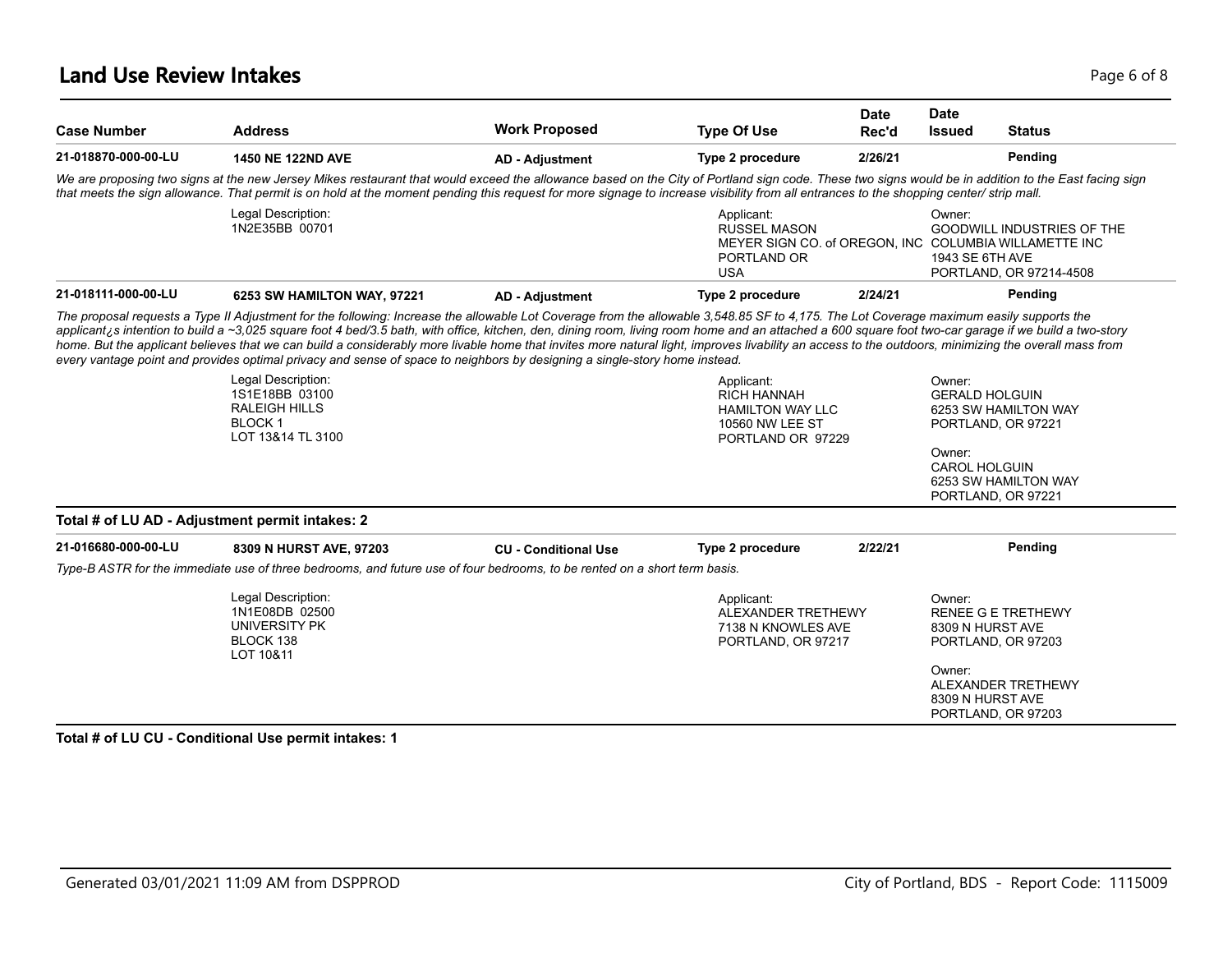| <b>Case Number</b>  | <b>Address</b>                                                                                                                                                                                                                                                                                                                                                                                                                                                                                                                                                                                                                                                                                                                                                | <b>Work Proposed</b>             | <b>Type Of Use</b>                                                                                                                                                             | <b>Date</b><br>Rec'd | <b>Date</b><br><b>Issued</b>         | <b>Status</b>                                                                    |
|---------------------|---------------------------------------------------------------------------------------------------------------------------------------------------------------------------------------------------------------------------------------------------------------------------------------------------------------------------------------------------------------------------------------------------------------------------------------------------------------------------------------------------------------------------------------------------------------------------------------------------------------------------------------------------------------------------------------------------------------------------------------------------------------|----------------------------------|--------------------------------------------------------------------------------------------------------------------------------------------------------------------------------|----------------------|--------------------------------------|----------------------------------------------------------------------------------|
| 21-018467-000-00-LU | 1875 SE BELMONT ST, 97214                                                                                                                                                                                                                                                                                                                                                                                                                                                                                                                                                                                                                                                                                                                                     | DZ - Design Review               | Type 1 procedure new                                                                                                                                                           | 2/25/21              |                                      | Pending                                                                          |
|                     | Replace (3) antennas, replace (5) radios, remove (1) COVP, install (1) radio, install (2) pendants, install (2) HCS 2.0 and install all new antenna mounts.                                                                                                                                                                                                                                                                                                                                                                                                                                                                                                                                                                                                   |                                  |                                                                                                                                                                                |                      |                                      |                                                                                  |
|                     | Legal Description:<br>1S1E02AB 13300<br>SECTION 02 1S 1E<br>TL 13300 0.28 ACRES                                                                                                                                                                                                                                                                                                                                                                                                                                                                                                                                                                                                                                                                               |                                  | Applicant:<br><b>CHELSI MONIHAN</b><br>TECHNOLOGY ASSOCIATES EC<br><b>INC</b><br>3 MONROE PARKWAY SUITE P<br>313<br>LAKE OSWEGO OR 97035<br><b>USA</b>                         |                      | Owner:<br><b>NEMO &amp; SONS LLC</b> | 1875 SE BELMONT ST<br>PORTLAND, OR 97214                                         |
|                     | Total # of LU DZ - Design Review permit intakes: 1                                                                                                                                                                                                                                                                                                                                                                                                                                                                                                                                                                                                                                                                                                            |                                  |                                                                                                                                                                                |                      |                                      |                                                                                  |
| 21-018997-000-00-LU | 5151 NW CORNELL RD, 97210                                                                                                                                                                                                                                                                                                                                                                                                                                                                                                                                                                                                                                                                                                                                     | <b>EN</b> - Environmental Review | Type 1x procedure                                                                                                                                                              | 2/26/21              |                                      | Pending                                                                          |
| 21-000313.          | Portland Audubon Society proposes interpretive facility improvements associated with their existing Wildlife Care Center. The open enclosures occupy 710 sq. ft. The proposal was reviewed under EA                                                                                                                                                                                                                                                                                                                                                                                                                                                                                                                                                           |                                  |                                                                                                                                                                                |                      |                                      |                                                                                  |
|                     | Legal Description:<br>1N1E31AC 00600<br>SECTION 31 1N 1E<br>TL 600 0.36 ACRES                                                                                                                                                                                                                                                                                                                                                                                                                                                                                                                                                                                                                                                                                 |                                  | Applicant:<br><b>NICK HARDIGG</b><br>AUDUBON SOCIETY OF<br><b>PORTLAND</b><br>5151 NW CORNELL RD<br>PORTLAND OR 97210<br>Applicant:<br>TUMURKHUU DAVAAKHUU<br>PORTLAND AUDOBON |                      | Owner:<br><b>OREGON</b>              | AUDUBON SOCIETY OF PORTLAND<br>5151 NW CORNELL RD<br>PORTLAND, OR 97210          |
|                     |                                                                                                                                                                                                                                                                                                                                                                                                                                                                                                                                                                                                                                                                                                                                                               |                                  | 5151 NW CORNELL RD<br>PORTLAND, OR 97210                                                                                                                                       |                      |                                      |                                                                                  |
|                     | Total # of LU EN - Environmental Review permit intakes: 1                                                                                                                                                                                                                                                                                                                                                                                                                                                                                                                                                                                                                                                                                                     |                                  |                                                                                                                                                                                |                      |                                      |                                                                                  |
| 21-018117-000-00-LU | 7805 SE OAKS PARK WAY, 97202                                                                                                                                                                                                                                                                                                                                                                                                                                                                                                                                                                                                                                                                                                                                  | <b>GW</b> - Greenway             | <b>Type 2 procedure</b>                                                                                                                                                        | 2/24/21              |                                      | Pending                                                                          |
|                     | This project will reconfigure an existing dock and access system used by multiple rowing organizations at Oaks Park. Oaks Park Community Boathouse is a non-profit group serving multiple different<br>rowing and paddling based organizations and their users. The existing dock has been in continual use since 1988 and has several design issues requiring reconfiguration to provide safer and better<br>access for the members. The project will include a low freeboard floating dock, piling, minor grading to establish bench allowing the dock to slope uniformly to the water, and a concrete ramp below<br>the dock. Minor gravel and A/C path changes above top of bank are proposed to accommodate the minor realignment from the existing top. |                                  |                                                                                                                                                                                |                      |                                      |                                                                                  |
|                     | Legal Description:<br>1S1E22 00100<br>SECTION 22 1S 1E<br>TL 100 44.02 ACRES                                                                                                                                                                                                                                                                                                                                                                                                                                                                                                                                                                                                                                                                                  |                                  | Applicant:<br><b>SAM TAYLOR</b><br>OAKS PARK COMMUNITY<br><b>BOATHOUSE</b><br>5331 SW MACADAM AVE., STE 258<br>$-544$<br>PORTLAND, OR 97239                                    |                      | Owner:                               | <b>OAKS PARK ASSOCIATION</b><br>7805 SE OAKS PARK WAY<br>PORTLAND, OR 97202-5941 |